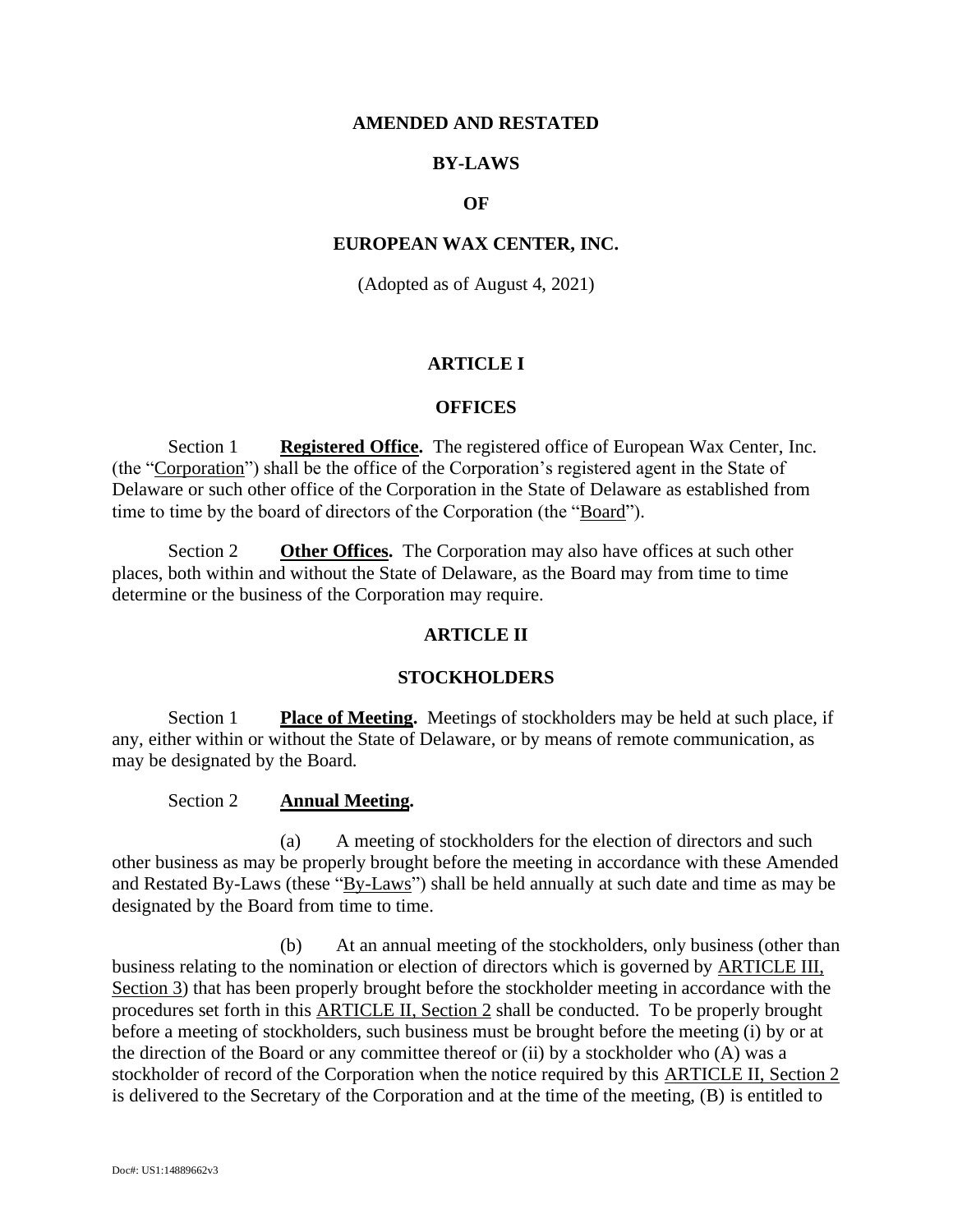vote at the meeting and (c) complies with the notice and other provisions of this [ARTICLE II,](#page-0-0)  [Section 2.](#page-0-0) Subject to [ARTICLE II, Section 2](#page-0-0)(1), and except with respect to nominations or elections of directors, which are governed by [ARTICLE III, Section 3,](#page-9-0) [ARTICLE II, Section](#page-0-0)   $2(b)(ii)$  $2(b)(ii)$  $2(b)(ii)$  is the exclusive means by which a stockholder may bring business before a meeting of stockholders. Any business brought before a meeting in accordance with [ARTICLE II, Section 2](#page-0-0) is referred to as "Stockholder Business".

(c) Subject to [ARTICLE II, Section 2](#page-0-0)[\(l\),](#page-3-0) at any annual meeting of stockholders, all proposals of Stockholder Business must be made by timely written notice given by or on behalf of a stockholder of record of the Corporation (the "Notice of Business") and must otherwise be a proper matter for stockholder action. To be timely, the Notice of Business must be delivered personally or mailed to, and received at the executive office of the Corporation, addressed to the Secretary of the Corporation, by no earlier than 120 days and no later than 90 days before the first anniversary of the date of the prior year's annual meeting of stockholders; provided, however, that if (i) the annual meeting of stockholders is advanced by more than 30 days, or delayed by more than 60 days, from the first anniversary of the prior year's annual meeting of stockholders, (ii) no annual meeting was held during the prior year or (iii) in the case of the Corporation's first annual meeting of stockholders as a corporation with a class of equity security registered under the Securities Exchange Act of 1934 (the "Exchange Act"), the notice by the stockholder to be timely must be received (A) no earlier than 120 days before such annual meeting and (B) no later than the later of 90 days before such annual meeting and the tenth day after the day on which the notice of such annual meeting was first made by mail or Public Disclosure. In no event shall an adjournment, postponement or deferral, or Public Disclosure of an adjournment, postponement or deferral, of a stockholder meeting commence a new time period (or extend any time period) for the giving of the Notice of Business.

(d) The Notice of Business must set forth:

<span id="page-1-1"></span><span id="page-1-0"></span>(i) the name and record address of each stockholder proposing Stockholder Business (the "Proponent"), as they appear on the Corporation's books;

(ii) the name and address of any Stockholder Associated

Person;

<span id="page-1-2"></span>(iii) as to each Proponent and any Stockholder Associated Person, (A) the class or series and number of shares of stock directly or indirectly held of record and beneficially owned by the Proponent or Stockholder Associated Person, (B) the date such shares of stock were acquired, (C) a description of any agreement, arrangement or understanding, direct or indirect, with respect to such Stockholder Business between or among the Proponent, any Stockholder Associated Person or any others (including their names) acting in concert with any of the foregoing, (D) a description of any agreement, arrangement or understanding (including any derivative or short positions, profit interests, options, hedging transactions and borrowed or loaned shares) that has been entered into, directly or indirectly, by the Proponent or any Stockholder Associated Person and that remains in effect, the effect or intent of which is to mitigate loss to, manage risk or benefit of share price changes for, or increase or decrease the voting power of the Proponent or any Stockholder Associated Person with respect to shares of stock of the Corporation and (E) a description in reasonable detail of any proxy (including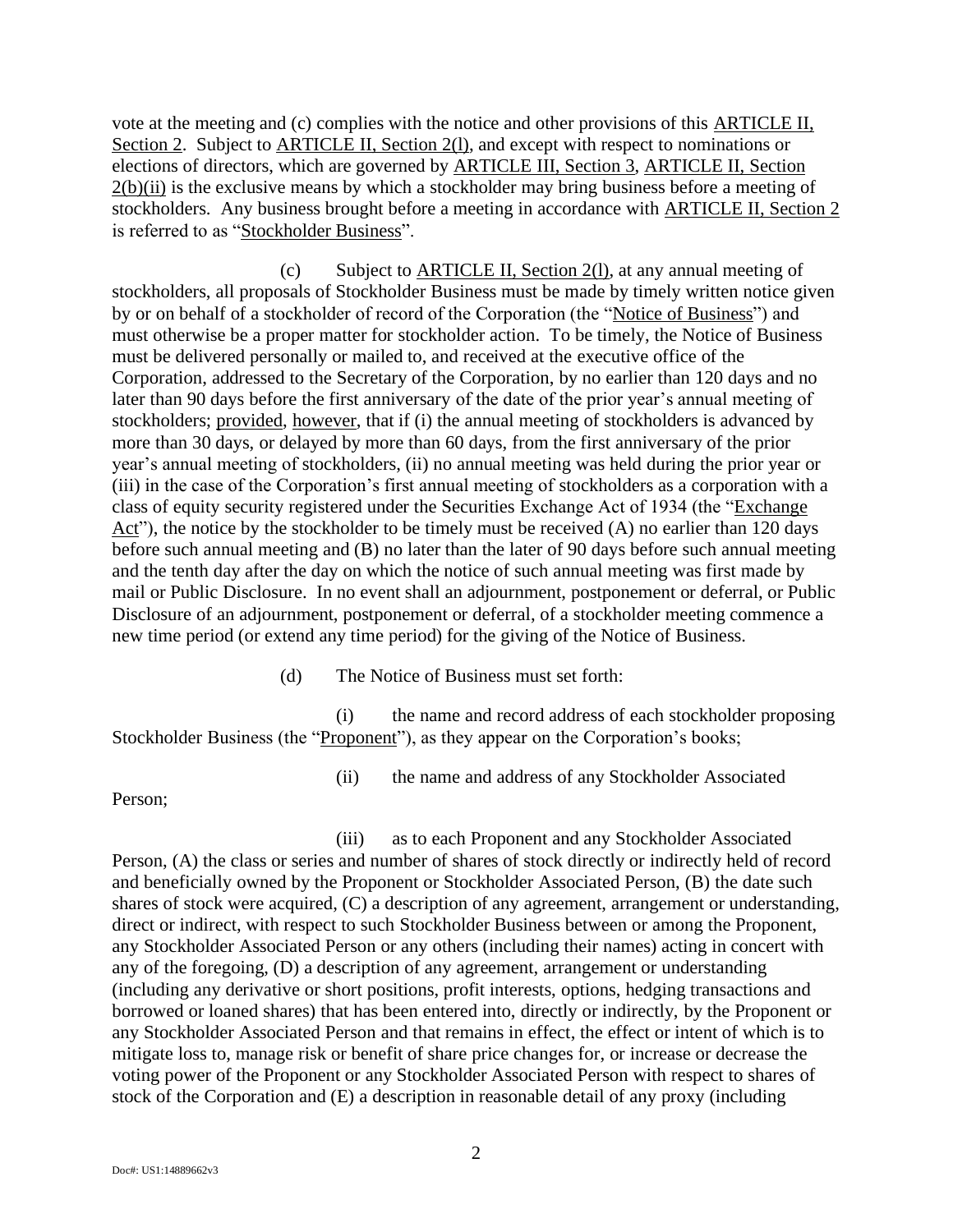revocable proxies), contract, arrangement, understanding or other relationship pursuant to which the Proponent or any Stockholder Associated Person has a right to vote any shares of stock of the Corporation. The information specified in [ARTICLE II, Section 2](#page-0-0)[\(d\)](#page-1-0)[\(i\)](#page-1-1) to [\(iii\)](#page-1-2) is referred to herein as "Stockholder Information";

(iv) a representation that each Proponent is a holder of record of stock of the Corporation entitled to vote at the meeting and intends to appear in person or by proxy at the meeting to propose such Stockholder Business;

(v) a brief description of the Stockholder Business desired to be brought before the annual meeting, the text of the proposal (including the text of any resolutions proposed for consideration and, if such business includes a proposal to amend the By-Laws, the language of the proposed amendment) and the reasons for conducting such Stockholder Business at the meeting;

(vi) any material interest of each Proponent and any Stockholder Associated Person in such Stockholder Business;

(vii) a representation as to whether the Proponent intends (A) to deliver a proxy statement and form of proxy to holders of at least the percentage of the Corporation's outstanding capital stock required to approve or adopt such Stockholder Business or (B) otherwise to solicit proxies from stockholders in support of such Stockholder Business;

(viii) all other information that would be required to be filed with the U.S. Securities and Exchange Commission ("SEC") if the Proponents or Stockholder Associated Persons were participants in a solicitation subject to Section 14 of the Exchange Act; and

(ix) a representation that the Proponents shall provide any other information reasonably requested by the Corporation.

<span id="page-2-0"></span>(e) The Proponents shall also provide any other information reasonably requested from time to time by the Corporation within ten business days after each such request.

(f) In addition, the Proponent shall affirm as true and correct the information provided to the Corporation in the Notice of Business or at the Corporation's request pursuant to [ARTICLE II, Section 2](#page-0-0)[\(e\)](#page-2-0) (and shall update or supplement such information as needed so that such information shall be true and correct) as of (i) the record date for the meeting, (ii) the date that is ten calendar days before the first anniversary date of the Corporation's proxy statement released to stockholders in connection with the previous year's annual meeting and (iii) the date that is ten business days before the meeting and, if applicable, before reconvening any adjournment or postponement thereof. Such affirmation, update and/or supplement must be delivered personally or mailed to, and received at the executive office of the Corporation, addressed to the Secretary of the Corporation, by no later than (x) five business days after the applicable date specified in clause (i) or (ii) of the foregoing sentence (in the case of the affirmation, update and/or supplement required to be made as of those dates), and (y) not later than seven business days before the date for the meeting (in the case of the affirmation,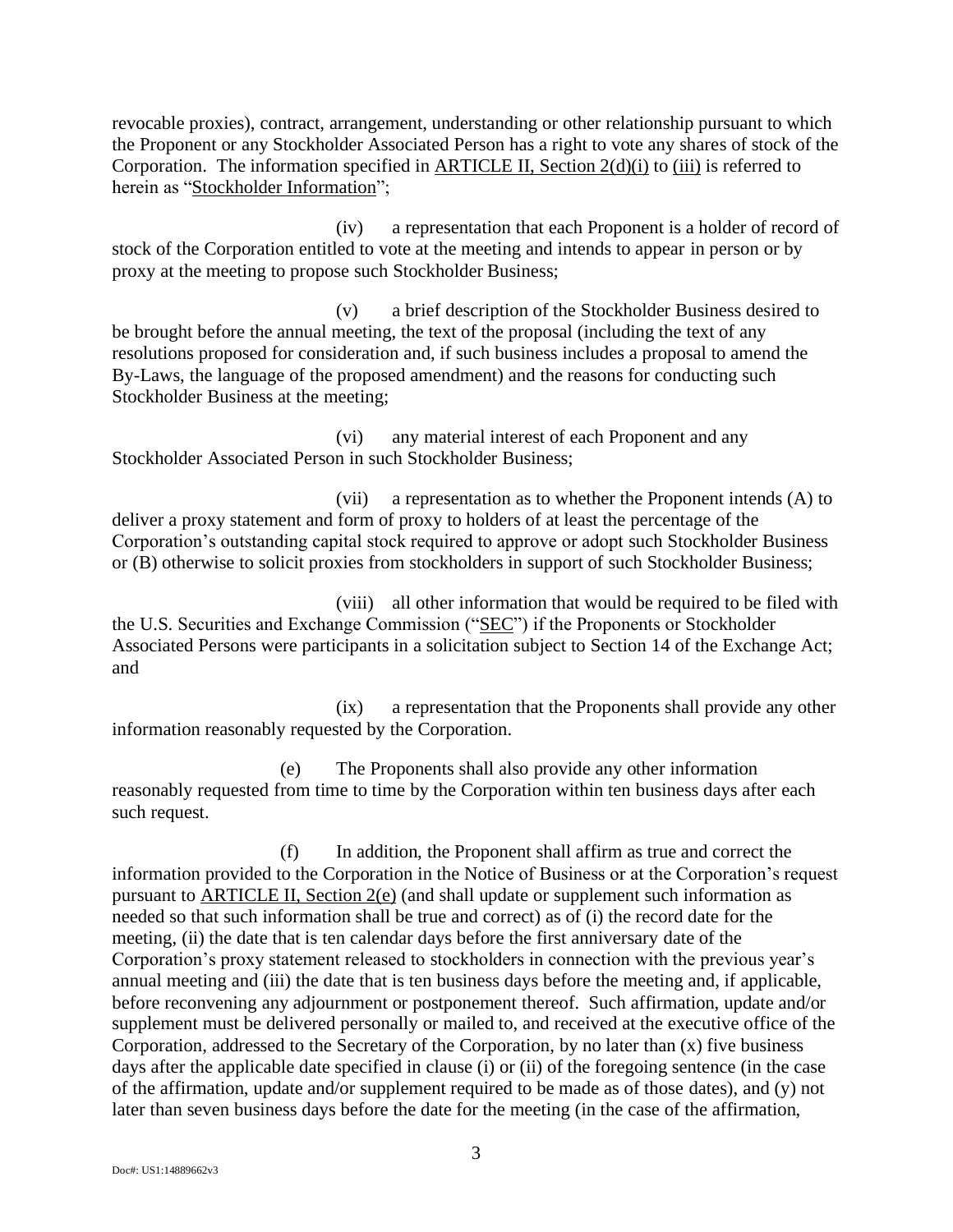update and/or supplement required to be made as of ten business days before the meeting or reconvening any adjournment or postponement thereof).

(g) The person presiding over the meeting shall, if the facts warrant, determine and declare to the meeting, that business was not properly brought before the meeting in accordance with the procedures set forth in this [ARTICLE II, Section 2.](#page-0-0) Any such business not properly brought before the meeting shall not be transacted.

(h) If the Proponent (or a qualified representative of the Proponent) does not appear at the meeting of stockholders to present the Stockholder Business such business shall not be transacted, notwithstanding that proxies in respect of such vote may have been received by the Corporation. For purposes of this [ARTICLE II, Section 2,](#page-0-0) to be considered a qualified representative of the Proponent, a person must be a duly authorized officer, manager or partner of such stockholder or must be authorized by a writing executed by such Stockholder or an electronic transmission delivered by such stockholder to act for such stockholder as proxy at the meeting of stockholders and such person must produce such writing or electronic transmission, or a reliable reproduction of the writing or electronic transmission, at the meeting of stockholders.

(i) "Public Disclosure" of any date or other information means disclosure thereof by a press release reported by the Dow Jones News Services, Associated Press or comparable U.S. national news service or in a document publicly filed by the Corporation with the SEC pursuant to Sections 13, 14 or 15(d) of the Exchange Act.

(j) "Stockholder Associated Person" means with respect to any stockholder, (i) any other beneficial owner of stock of the Corporation that is owned by such stockholder and (ii) any person that directly, or indirectly through one or more intermediaries, controls, or is controlled by, or is under common control with, the stockholder or such beneficial owner.

(k) "Control," including the terms "controlling," "controlled by" and "under common control with," means the possession, directly or indirectly, of the power to direct or cause the direction of the management and policies of a person, whether through the ownership of voting stock, by contract, or otherwise. A person who is the owner of 20% or more of the outstanding voting stock of a corporation, partnership, unincorporated association or other entity shall be presumed to have control of such entity, in the absence of proof by a preponderance of the evidence to the contrary. Notwithstanding the foregoing, a presumption of control shall not apply where such person holds voting stock, in good faith and not for the purpose of circumventing Article 9 of the Amended and Restated Certificate of Incorporation of the Corporation, as amended from time to time (the "Certificate of Incorporation"), as an agent, bank, broker, nominee, custodian or trustee for one or more owners who do not individually or as a group have control of such entity.

<span id="page-3-0"></span>(l) The notice requirements of this [ARTICLE II, Section 2](#page-0-0) shall be deemed satisfied with respect to stockholder proposals that have been properly brought under Rule 14a-8 of the Exchange Act and that are included in a proxy statement that has been prepared by the Corporation to solicit proxies for such annual meeting. Further, nothing in this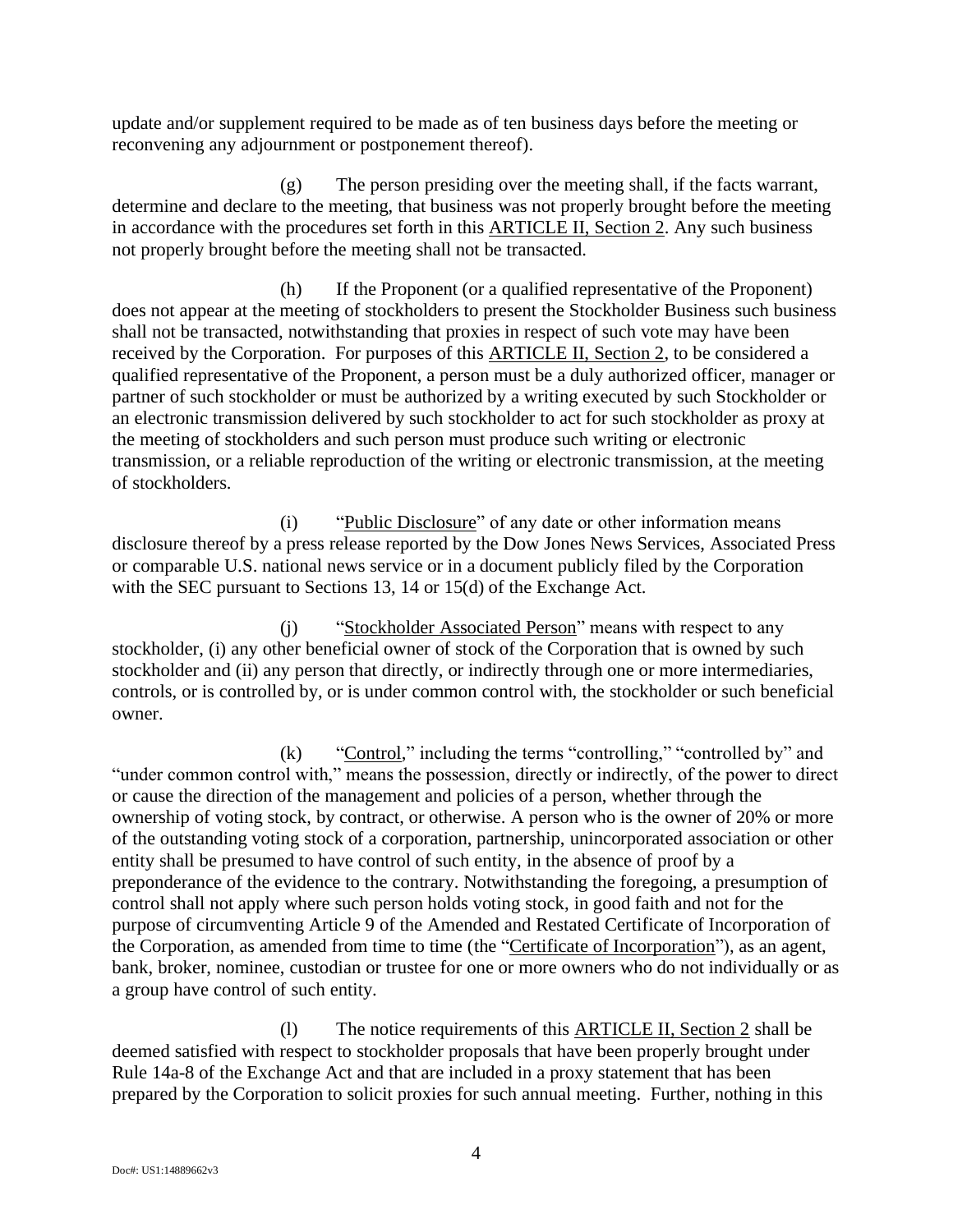[ARTICLE II, Section 2](#page-0-0) shall be deemed to affect any rights of the holders of any series of preferred stock of the Corporation pursuant to any applicable provision of the Certificate of Incorporation.

Section 3 **Special Meetings.** Special meetings of the stockholders may be called only in the manner set forth in the Certificate of Incorporation. Business transacted at any special meeting of the stockholders shall be limited to the purposes stated in the notice.

## Section 4 **Record Date.**

<span id="page-4-0"></span>(a) For the purpose of determining the stockholders entitled to notice of any meeting of stockholders or any adjournment thereof, unless otherwise required by the Certificate of Incorporation or applicable law, the Board may fix a record date (the "Notice Record Date"), which record date shall not precede the date on which the resolution fixing the record date was adopted by the Board and shall not be more than 60 or less than ten days before the date of such meeting. The Notice Record Date shall also be the record date for determining the stockholders entitled to vote at such meeting unless the Board determines, at the time it fixes such Notice Record Date, that a later date on or before the date of the meeting shall be the date for making such determination (the "Voting Record Date"). Subject to ARTICLE II, Section 12, for the purposes of determining the stockholders entitled to express consent to corporate action in writing without a meeting, unless otherwise required by the Certificate of Incorporation or applicable law, the Board may fix a record date, which record date shall not precede the date on which the resolution fixing the record date was adopted by the Board and shall not be more than ten days after the date on which the record date was fixed by the Board. For the purposes of determining the stockholders entitled to receive payment of any dividend or other distribution or allotment of any rights, exercise any rights in respect of any change, conversion or exchange of stock or take any other lawful action, unless otherwise required by the Certificate of Incorporation or applicable law, the Board may fix a record date, which record date shall not precede the date on which the resolution fixing the record date was adopted by the Board and shall not be more than 60 days prior to such action.

(b) Subject to ARTICLE II, Section 12, if no such record date is fixed

by the Board:

(i) The record date for determining stockholders entitled to notice of and to vote at a meeting of stockholders shall be at the close of business on the day next preceding the day on which notice is given or, if notice is waived, at the close of business on the day next preceding the day on which the meeting is held;

(ii) The record date for determining stockholders entitled to express consent to corporate action in writing without a meeting (when permitted by, and unless otherwise provided in, the Certificate of Incorporation), when no prior action by the Board is required by applicable law, shall be the first day on which a signed written consent setting forth the action taken or proposed to be taken is delivered to the Corporation in accordance with applicable law; and when prior action by the Board is required by applicable law, the record date for determining stockholders entitled to express consent to corporate action in writing without a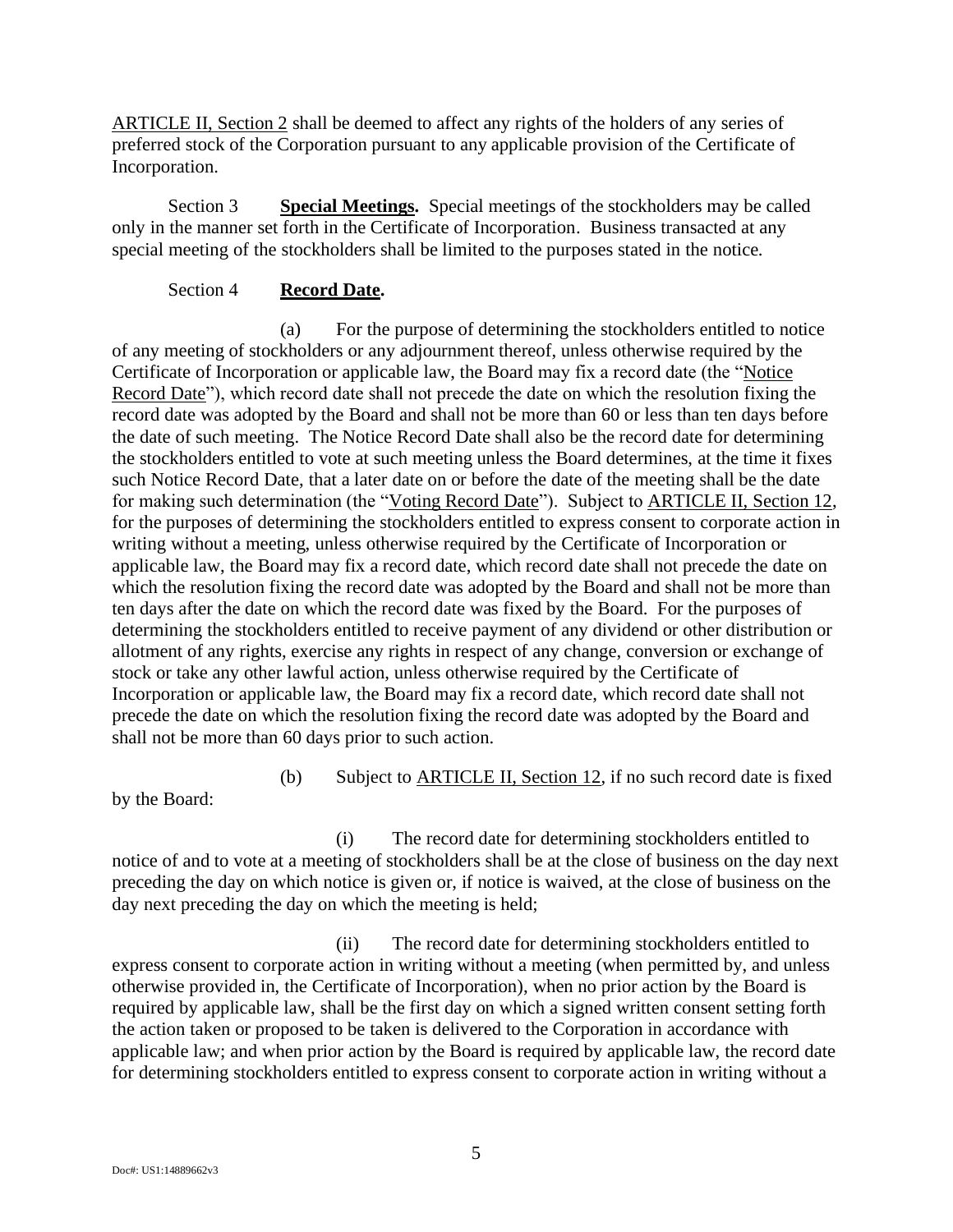meeting shall be at the close of business on the date on which the Board takes such prior action; and

(iii) The record date for the purposes of determining the stockholders entitled to receive payment of any dividend or other distribution or allotment of any rights, exercise any rights in respect of any change, conversion or exchange of stock or take any other lawful action shall be at the close of business on the day on which the Board adopts the resolution relating thereto.

(c) When a determination of stockholders of record entitled to notice of or to vote at any meeting of stockholders has been made as provided in this [ARTICLE II,](#page-4-0)  [Section 4,](#page-4-0) such determination shall apply to any adjournment thereof, unless the Board fixes a new Voting Record Date for the adjourned meeting, in which case the Board shall also fix such Voting Record Date or a date earlier than such date as the new Notice Record Date for the adjourned meeting.

Section 5 **Notice of Meetings of Stockholders.** Whenever under the provisions of applicable law, the Certificate of Incorporation or these By-laws, stockholders are required or permitted to take any action at a meeting, a notice of the meeting in the form of a writing or electronic transmission shall be given stating the place, if any, date and hour of the meeting, the means of remote communication, if any, by which stockholders and proxy holders may be deemed to be present in person and vote at such meeting, the Notice Record Date and the Voting Record Date, if such date is different from the Notice Record Date, and, in the case of a special meeting, the purposes for which the meeting is called. Unless otherwise provided by these Bylaws or applicable law, notice of any meeting shall be given, not less than ten nor more than 60 days before the date of the meeting, to each stockholder entitled to vote at such meeting as of the Notice Record Date. If mailed, such notice shall be deemed to be given when deposited in the U.S. mail, with postage prepaid, directed to the stockholder at his or her address as it appears on the records of the Corporation. If given by electronic mail, such notice shall be deemed to be given when directed to such stockholder's electronic mail address unless the stockholder has notified the Corporation in writing or by electronic transmission of an objection to receiving notice by electronic mail or such notice is prohibited pursuant to the terms of the Delaware General Corporation Law (as amended from time to time, the "DGCL"). A notice by electronic mail must include a prominent legend that the communication is an important notice regarding the Corporation. An affidavit of the Secretary or the transfer agent of the Corporation that the notice required by this ARTICLE II, Section 5 has been given shall, in the absence of fraud, be prima facie evidence of the facts stated therein. If a meeting is adjourned to another time or place, notice need not be given of the adjourned meeting if the time and place, if any, thereof, and the means of remote communication, if any, by which stockholders and proxy holders may be deemed to be present in person and vote at such adjourned meeting are announced at the meeting at which the adjournment is taken. Any business that might have been transacted at the meeting as originally called may be transacted at the adjourned meeting. If, however, the adjournment is for more than 30 days, or if after the adjournment a new Notice Record Date is fixed for the adjourned meeting, a notice of the adjourned meeting shall be given to each stockholder of record entitled to vote at the meeting. If after the adjournment a new Voting Record Date is fixed for the adjourned meeting, the Board shall fix a new Notice Record Date in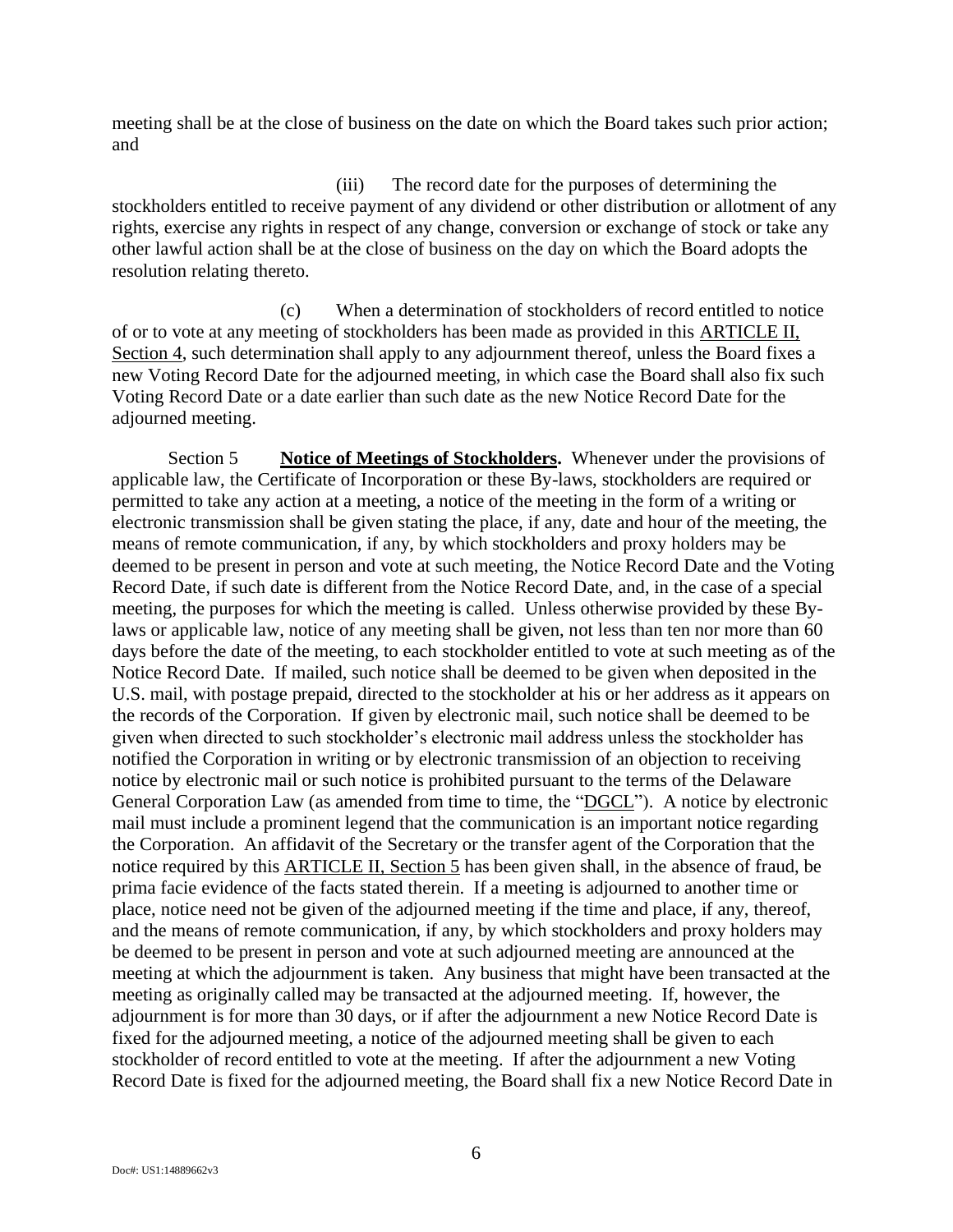accordance with ARTICLE II, Section 4(c) hereof and shall give notice of such adjourned meeting to each stockholder entitled to vote at such meeting as of the Notice Record Date.

Section 6 **Waivers of Notice**. Whenever the giving of any notice to stockholders is required by applicable law, the Certificate of Incorporation or these By-laws, a written waiver, signed by the stockholder entitled to notice, or a waiver by electronic transmission by such stockholder, whether before or after the event as to which such notice is required, shall be deemed equivalent to notice. Attendance by a stockholder at a meeting shall constitute a waiver of notice of such meeting except when the stockholder attends a meeting for the express purpose of objecting, at the beginning of the meeting, to the transaction of any business on the ground that the meeting has not been lawfully called or convened. Neither the business to be transacted at, nor the purposes of, any regular or special meeting of the stockholders need be specified in any waiver of notice.

Section 7 **List of Stockholders**. The Secretary shall prepare and make, at least ten days before every meeting of stockholders, a complete, alphabetical list of the stockholders entitled to vote at the meeting, and showing the address of each stockholder and the number of shares registered in the name of each stockholder. Such list may be examined by any stockholder, at the stockholder's expense, for any purpose germane to the meeting, for a period of at least ten days prior to the meeting, during ordinary business hours at the principal place of business of the Corporation or on a reasonably accessible electronic network as provided by applicable law. If the meeting is to be held at a place, the list shall also be produced and kept at the time and place of the meeting during the whole time thereof and may be inspected by any stockholder who is present. If the meeting is held solely by means of remote communication, the list shall also be open for inspection as provided by applicable law. Except as provided by applicable law, the stock ledger shall be the only evidence as to who are the stockholders entitled to examine the list of stockholders or to vote in person or by proxy at any meeting of stockholders.

Section 8 **Quorum of Stockholders; Adjournment**. Except as otherwise provided by these By-laws, the Certificate of Incorporation or the Stockholders Agreement (as defined in the Certificate of Incorporation) (as long as such agreement is in effect), at each meeting of stockholders, the presence in person or represented by proxy of the holders of a majority of the voting power of all outstanding shares of stock entitled to vote at the meeting of stockholders shall constitute a quorum for the transaction of any business at such meeting, except that when a separate vote by a class or series of shares is required, a quorum shall consist of no less than a majority of the voting power of all outstanding shares of stock of such class or series, as applicable. In the absence of a quorum, the person presiding over the meeting in accordance with ARTICLE II, Section 11 or, in the absence of such person, the holders of a majority of the voting power of the shares of stock present in person or represented by proxy at any meeting of stockholders, including an adjourned meeting, may adjourn such meeting to another time or place. Shares of its own stock belonging to the Corporation or to another corporation, if a majority of the shares entitled to vote in the election of directors of such other corporation is held, directly or indirectly, by the Corporation, shall neither be entitled to vote nor be counted for quorum purposes; provided, however, that the foregoing shall not limit the right of the Corporation to vote stock, including but not limited to its own stock, held by it in a fiduciary capacity.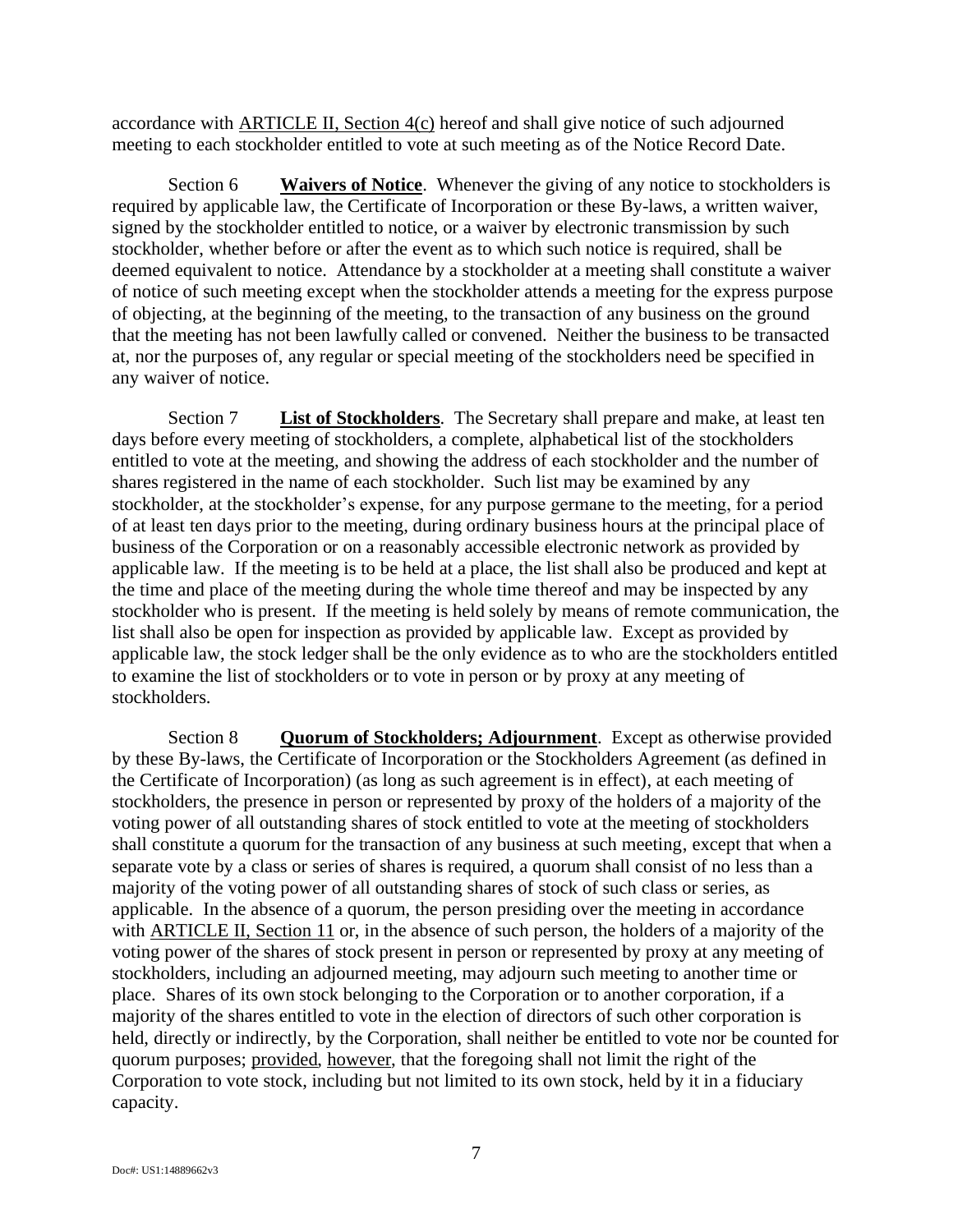Section 9 **Voting; Proxies**. At any meeting of stockholders, all matters other than the election of directors, except as otherwise provided by the Certificate of Incorporation, these By-laws, the Stockholders Agreement or any applicable law, shall be decided by the affirmative vote of a majority of the voting power of shares of stock present in person or represented by proxy and entitled to vote thereon. At all meetings of stockholders at which directors are to be elected and a quorum is present, a plurality of the votes cast by stockholders entitled to vote for the election of such directors shall be sufficient to elect such directors. Each stockholder entitled to vote at a meeting of stockholders may authorize another person or persons to act for such stockholder by proxy but no such proxy shall be voted or acted upon after three years from its date, unless the proxy provides for a longer period. A proxy shall be irrevocable if it states that it is irrevocable and if, and only so long as, it is coupled with an interest sufficient in law to support an irrevocable power. A stockholder may revoke any proxy that is not irrevocable by attending the meeting and voting in person or by delivering to the Secretary a revocation of the proxy or by delivering a new duly authorized proxy bearing a later date.

Section 10 **Voting Procedures and Inspectors at Meetings of Stockholders**. The Board, in advance of any meeting of stockholders, shall appoint one or more inspectors, who may be employees of the Corporation, to act at the meeting and make a written report thereof. The Board may designate one or more persons as alternate inspectors to replace any inspector who fails to act. If no inspector or alternate is able to act at a meeting, the person presiding at the meeting shall appoint one or more inspectors to act at the meeting. Each inspector, before entering upon the discharge of his or her duties, shall take and sign an oath faithfully to execute the duties of inspector with strict impartiality and according to the best of his or her ability. The inspectors shall (a) ascertain the number of shares outstanding and the voting power of each, (b) determine the shares represented at the meeting and the validity of proxies and ballots, (c) count all votes and ballots, (d) determine and retain for a reasonable period a record of the disposition of any challenges made to any determination by the inspectors and (e) certify their determination of the number of shares represented at the meeting and their count of all votes and ballots. The inspectors may appoint or retain other persons or entities to assist the inspectors in the performance of their duties. Unless otherwise provided by the Board, the date and time of the opening and the closing of the polls for each matter upon which the stockholders will vote at a meeting shall be determined by the person presiding at the meeting and shall be announced at the meeting. No ballot, proxies, votes or any revocation thereof or change thereto shall be accepted by the inspectors after the closing of the polls unless the Court of Chancery of the State of Delaware upon application by a stockholder shall determine otherwise. In determining the validity and counting of proxies and ballots cast at any meeting of stockholders, the inspectors may consider such information as is permitted by applicable law. No person who is a candidate for office at an election may serve as an inspector at such election.

Section 11 **Conduct of Meetings; Adjournment**. The Board may adopt such rules and procedures for the conduct of stockholder meetings as it deems appropriate. At each meeting of stockholders, any officer of the Corporation designated by the Board or, in the absence of such person, the Chief Executive Officer or, in the absence of the Chief Executive Officer, the Chair shall preside over the meeting. Except to the extent inconsistent with the rules and procedures as adopted by the Board, the person presiding over the meeting of stockholders shall have the right and authority to convene, adjourn and reconvene the meeting from time to time, to prescribe such additional rules and procedures and to do all such acts as, in the judgment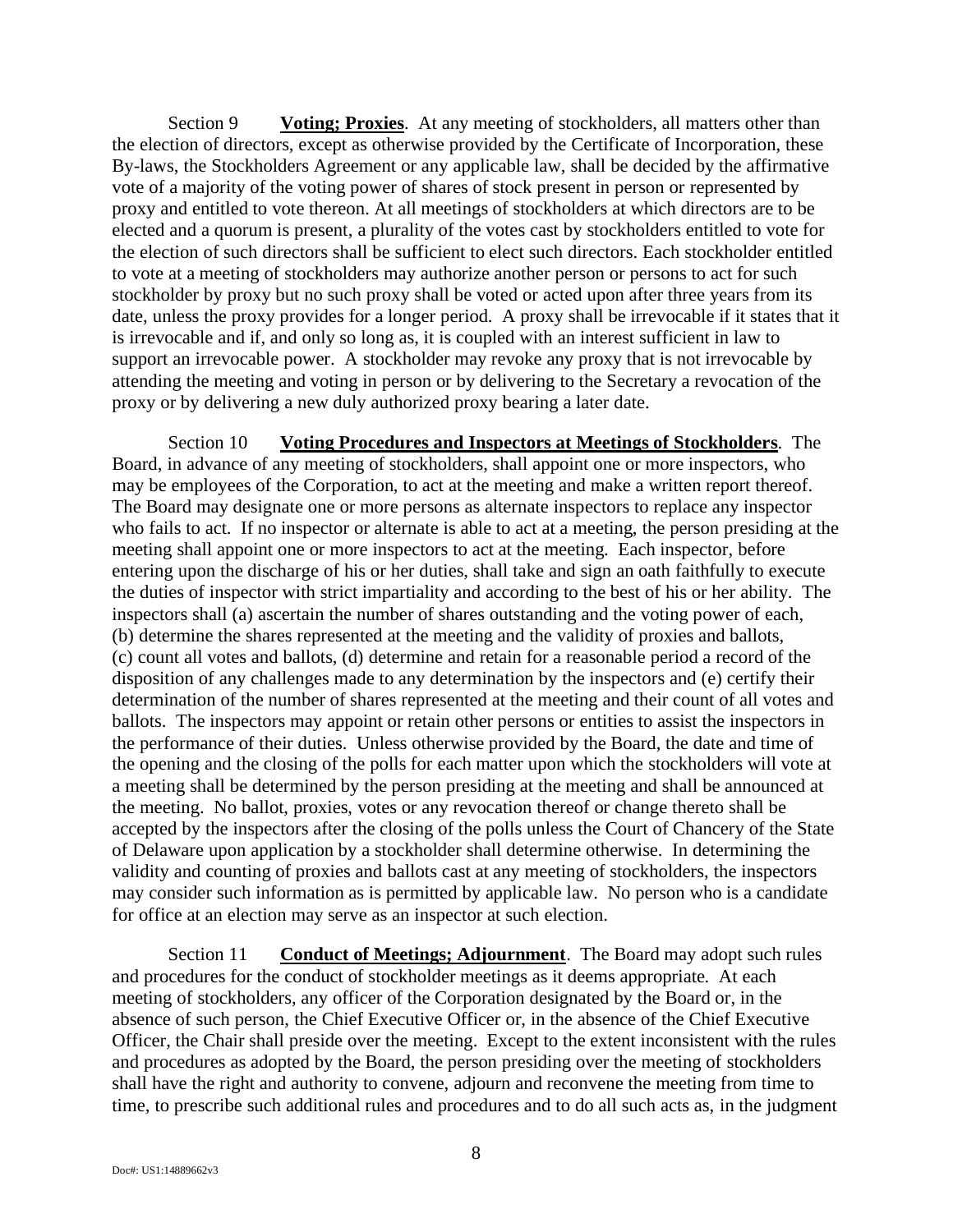of such person, are appropriate for the proper conduct of the meeting. Such rules and procedures, whether adopted by the Board or prescribed by the person presiding over the meeting, may include (a) the establishment of an agenda or order of business for the meeting, (b) rules and procedures for maintaining order at the meeting and the safety of those present, (c) limitations on attendance at or participation in the meeting to stockholders of record of the Corporation, their duly authorized and constituted proxies or such other persons as the person presiding over the meeting shall determine, (d) restrictions on entry to the meeting after the time fixed for the commencement thereof and (e) limitations on the time allotted to questions or comments by participants. Subject to any prior, contrary determination by the Board, the person presiding over any meeting of stockholders, in addition to making any other determinations that may be appropriate to the conduct of the meeting, may determine and declare to the meeting that a matter or business was not properly brought before the meeting and any such matter or business not properly brought before the meeting shall not be transacted or considered. Unless and to the extent determined by the Board or the person presiding over the meeting, meetings of stockholders shall not be required to be held in accordance with the rules of parliamentary procedure. The Secretary shall act as secretary of the meeting. If none of the officers above designated to act as the person presiding over the meeting or as secretary of the meeting shall be present, a person presiding over the meeting or a secretary of the meeting, as the case may be, shall be designated by the Board and, if the Board has not so acted, in the case of the designation of a person to act as secretary of the meeting, designated by the person presiding over the meeting.

Section 12 **Remote Meetings**. If authorized by the Board in its sole discretion, and subject to such guidelines and procedures as the Board may adopt, stockholders and proxyholders not physically present at a meeting of stockholders may, by means of remote communication:

(a) participate in a meeting of stockholders; and

(b) be deemed present in person and vote at a meeting of stockholders whether such meeting is to be held at a designated place or solely by means of remote communication; provided, that (i) the Corporation shall implement reasonable measures to verify that each person deemed present and permitted to vote at the meeting by means of remote communication is a stockholder or proxyholder, (ii) the Corporation shall implement reasonable measures to provide such stockholders and proxyholders a reasonable opportunity to participate in the meeting and to vote on matters submitted to the stockholders, including an opportunity to read or hear the proceedings of the meeting substantially concurrently with such proceedings, and (iii) if any stockholder or proxyholder votes or takes other action at the meeting by means of remote communication, a record of such vote or other action shall be maintained by the Corporation.

# **ARTICLE III**

#### **DIRECTORS**

<span id="page-8-0"></span>Section 1 **Power; Number and Tenure.** The business and affairs of the Corporation shall be managed by the Board, the number thereof to be determined in accordance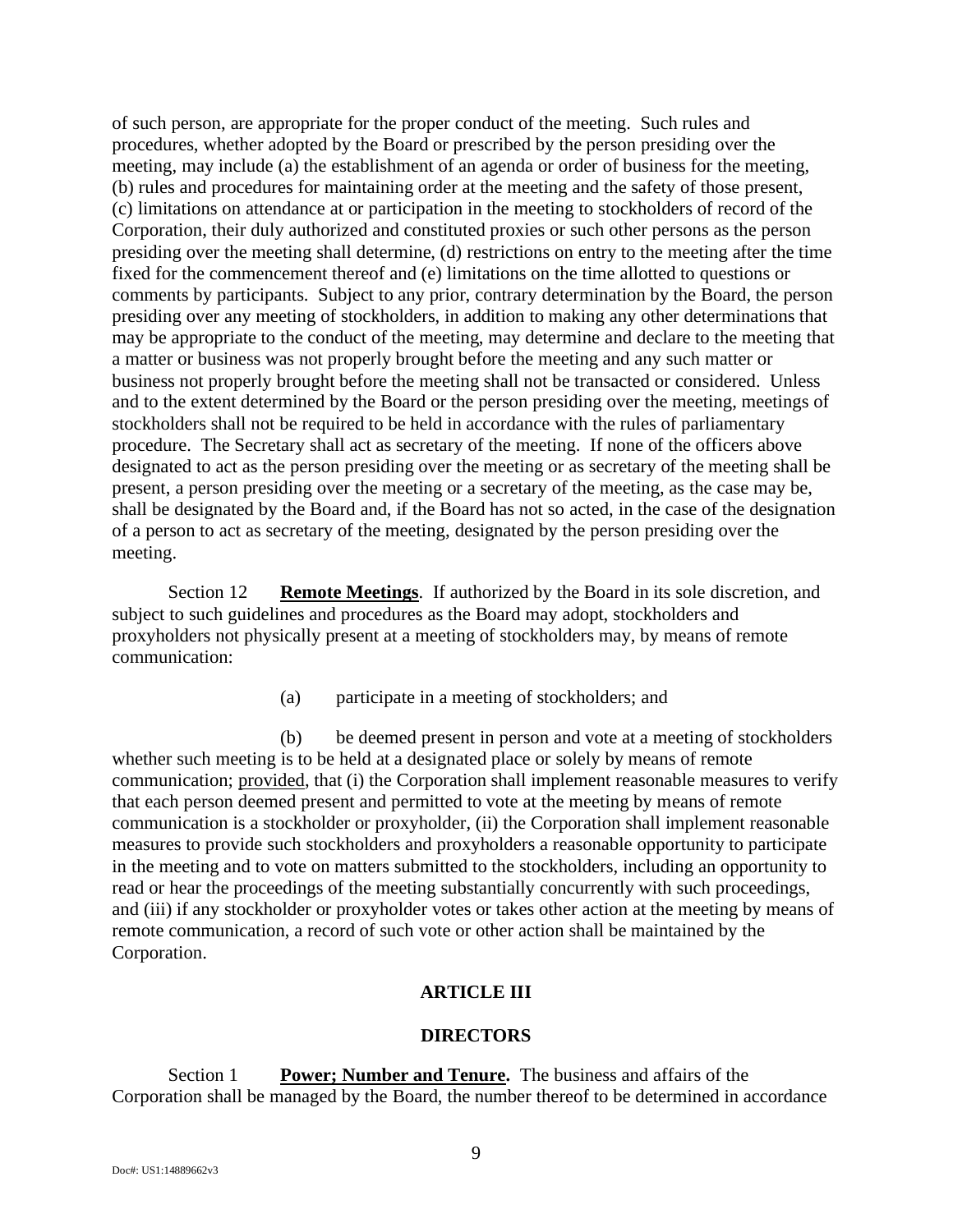with the Certificate of Incorporation. The Board may adopt such rules and procedures, not inconsistent with the Certificate of Incorporation, these By-Laws or applicable law, as it may deem proper for the conduct of its meetings and the management of the Corporation.

Section 2 **Election; Resignation.** Directors shall be elected for such terms and in accordance with the Certificate of Incorporation and applicable law. Each director shall hold office until such director's successor is duly elected and qualified, or until such director's earlier death, resignation, disqualification or removal. Any director may resign at any time by giving notice in writing or by electronic transmission thereof to the Corporation. The resignation of any director shall be effective when the resignation is delivered, unless the resignation specifies a later effective date or an effective date determined upon the happening of an event or events; and, unless otherwise specified therein, the acceptance of such resignation shall not be necessary to make it effective.

# Section 3 **Nominations of Directors.**

<span id="page-9-0"></span>(a) Subject to  $\triangle$ RTICLE III, Section 3[\(k\)](#page-12-0) and the Stockholders Agreement (as long as such agreement is in effect), only persons who are nominated in accordance with the procedures set forth in this [ARTICLE III, Section 3](#page-9-0) are eligible for election as directors.

<span id="page-9-1"></span>(b) Director nominations may only be made at a meeting properly called for the election of directors and only (i) by or at the direction of the Board or any committee thereof or (ii) by a stockholder who (A) was a stockholder of record of the Corporation when the notice required by this [ARTICLE III, Section 3](#page-9-0) is delivered to the Secretary of the Corporation and at the time of the meeting, (B) is entitled to vote for the election of directors at the meeting and (C) complies with the notice and other provisions of this [ARTICLE III, Section 3.](#page-9-0) Subject to [ARTICLE III, Section 3](#page-9-0)[\(k\)](#page-12-0) and the Stockholders Agreement (as long as such agreement is in effect), [ARTICLE III, Section 3](#page-9-0)[\(b\)\(](#page-9-1)ii) is the exclusive means by which a stockholder may nominate a person for election to the Board. Persons nominated in accordance with [ARTICLE III, Section 3](#page-9-0)[\(b\)\(](#page-9-1)ii) are referred to as "Stockholder Nominees". A stockholder nominating a person for election to the Board is referred to as the "Nominating Stockholder".

(c) Subject to [ARTICLE III, Section 3](#page-9-0)[\(k\)](#page-12-0) and the Stockholders Agreement (as long as such agreement is in effect), all nominations of Stockholder Nominees must be made by timely written notice given by or on behalf of a stockholder of record of the Corporation (the "Notice of Nomination"). To be timely, the Notice of Nomination must be delivered personally or mailed to and received at the executive office of the Corporation, addressed to the attention of the Secretary of the Corporation, by the following dates:

(i) in the case of the nomination of a Stockholder Nominee for election to the Board at an annual meeting of stockholders, no earlier than 120 days and no later than 90 days before the first anniversary of the date of the prior year's annual meeting of stockholders; provided, however, that if (A) the annual meeting of stockholders is advanced by more than 30 days, or delayed by more than 60 days, from the first anniversary of the prior year's annual meeting of stockholders, (B) no annual meeting was held during the prior year or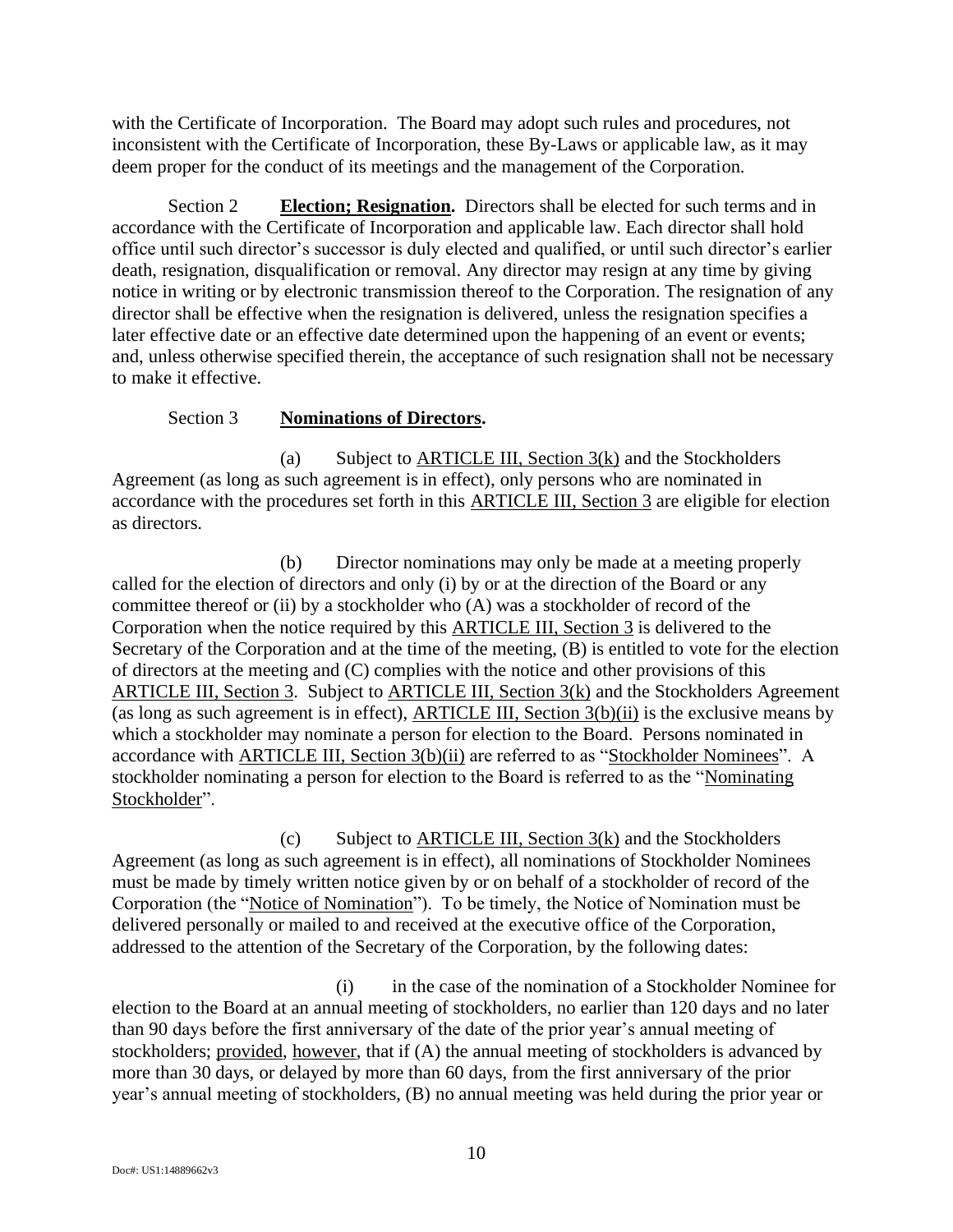(C) in the case of the Corporation's first annual meeting of stockholders as a corporation with a class of equity security registered under the Exchange Act, the notice by the stockholder to be timely must be received (1) no earlier than 120 days before such annual meeting and (2) no later than the later of 90 days before such annual meeting and the tenth day after the day on which the notice of such annual meeting was first made by mail or Public Disclosure, and

(ii) in the case of the nomination of a Stockholder Nominee for election to the Board at a special meeting of stockholders, no earlier than 120 days before and no later than the later of 90 days before such special meeting and the tenth day after the day on which the notice of such special meeting was first made by mail or Public Disclosure.

(d) Notwithstanding anything to the contrary, if the number of directors to be elected to the Board at a meeting of stockholders is increased and there is no Public Disclosure by the Corporation naming the nominees for the additional directorships at least 100 days before the first anniversary of the preceding year's annual meeting, a Notice of Nomination shall also be considered timely, but only with respect to nominees for the additional directorships, if it shall be delivered personally and received at the executive office of the Corporation, addressed to the attention of the Secretary of the Corporation, no later than the close of business on the tenth day following the day on which such Public Disclosure is first made by the Corporation.

(e) In no event shall an adjournment, postponement or deferral, or Public Disclosure of an adjournment, postponement or deferral, of an annual or special meeting commence a new time period (or extend any time period) for the giving of the Notice of Nomination.

(f) The Notice of Nomination shall set forth:

<span id="page-10-1"></span><span id="page-10-0"></span>(i) the Stockholder Information with respect to each Nominating Stockholder and Stockholder Associated Person (except that references to the "Proponent" in [ARTICLE II, Section 2](#page-0-0)[\(d\)](#page-1-0)[\(i\)](#page-1-1) to [\(iii\)](#page-1-2) shall instead refer to the "Nominating Stockholder," and the disclosure required by [ARTICLE II, Section 2](#page-0-0)[\(d\)\(](#page-1-0)iii)(C) may be omitted, for purposes of this ARTICLE III, Section  $3(f)(i)$  $3(f)(i)$  $3(f)(i)$ ;

(ii) a representation that each Nominating Stockholder is a holder of record of stock of the Corporation entitled to vote at the meeting and intends to appear in person or by proxy at the meeting to propose such nomination;

(iii) all information regarding each Stockholder Nominee and Stockholder Associated Person that would be required to be disclosed in a solicitation of proxies subject to Section 14 of the Exchange Act, the written consent of each Stockholder Nominee to being named in a proxy statement as a nominee and to serve if elected and a completed signed questionnaire, representation and agreement required by [ARTICLE III, Section 4;](#page-12-1)

(iv) a description of all direct and indirect compensation and other material monetary agreements, arrangements and understandings during the past three years, and any other material relationships, between or among a Nominating Stockholder, Stockholder Associated Person or their respective associates, or others acting in concert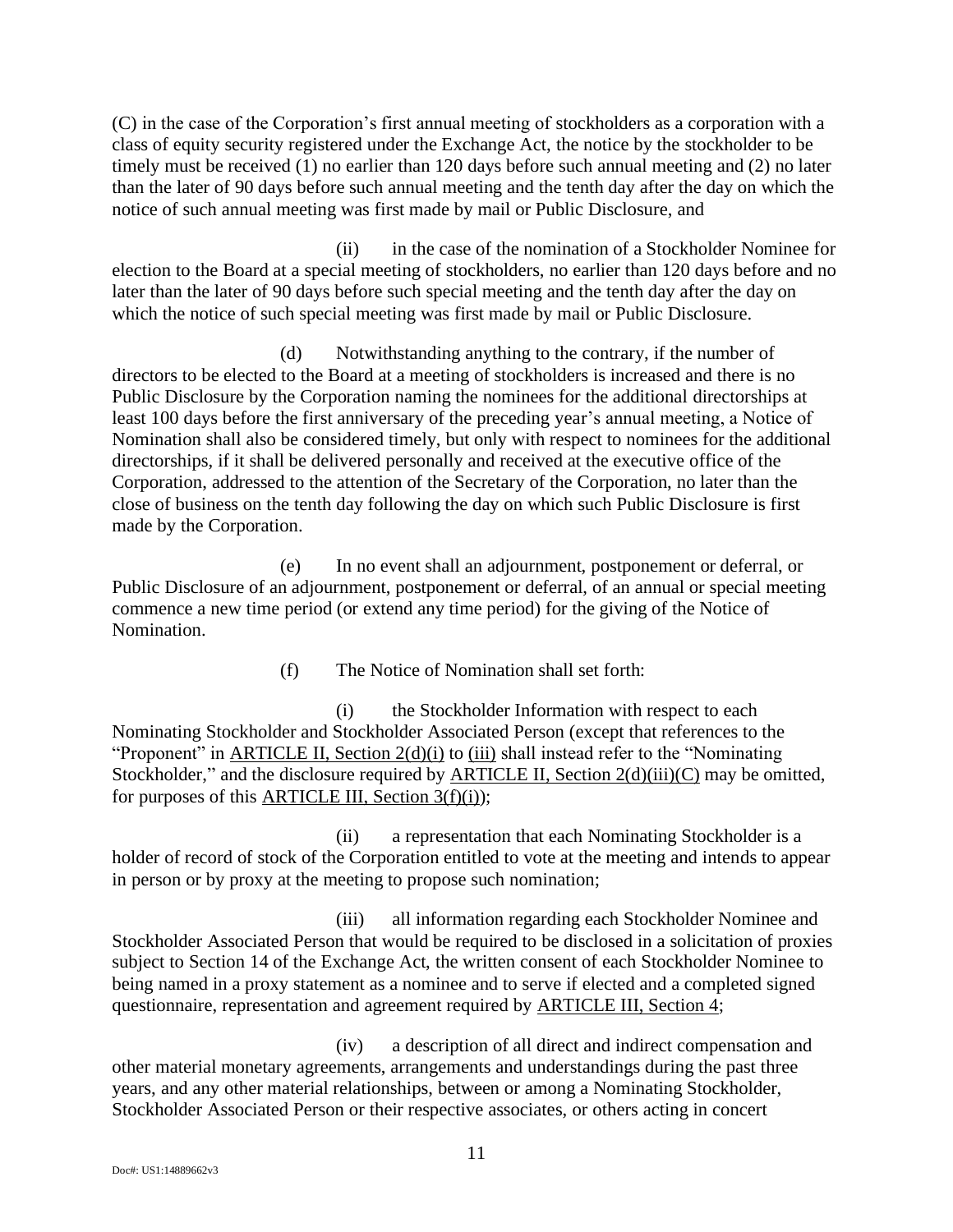therewith, including all information that would be required to be disclosed pursuant to Rule 404 promulgated under Regulation S-K if the Nominating Stockholder, Stockholder Associated Person or any person acting in concert therewith, were the "registrant" for purposes of such rule and the Stockholder Nominee were a director or executive of such registrant;

(v) a representation as to whether the Nominating Stockholders intends (A) to deliver a proxy statement and form of proxy to holders of at least the percentage of the Corporation's outstanding capital stock required to approve the nomination or (B) otherwise to solicit proxies from stockholders in support of such nomination;

(vi) all other information that would be required to be filed with the SEC if the Nominating Stockholders and Stockholder Associated Person were participants in a solicitation subject to Section 14 of the Exchange Act; and

(vii) a representation that the Nominating Stockholders shall provide any other information reasonably requested by the Corporation.

<span id="page-11-0"></span>(g) The Nominating Stockholders shall also provide any other information reasonably requested from time to time by the Corporation within ten business days after each such request.

(h) In addition, the Nominating Stockholder shall affirm as true and correct the information provided to the Corporation in the Notice of Nomination or at the Corporation's request pursuant to [ARTICLE III, Section 3](#page-9-0)[\(g\)](#page-11-0) (and shall update or supplement such information as needed so that such information shall be true and correct) as of (i) the record date for the meeting, (ii) the date that is ten calendar days before the first anniversary date of the Corporation's proxy statement released to stockholders in connection with the previous year's annual meeting (in the case of an annual meeting) or 50 days before the date of the meeting (in the case of a special meeting) and (iii) the date that is ten business days before the date of the meeting or any adjournment or postponement thereof. Such affirmation, update and/or supplement must be delivered personally or mailed to, and received at the executive office of the Corporation, addressed to the Secretary of the Corporation, by no later than (1) five business days after the applicable date specified in clause (i) or (ii) of the foregoing sentence (in the case of the affirmation, update and/or supplement required to be made as of those dates), and (2) not later than seven business days before the date for the meeting (in the case of the affirmation, update and/or supplement required to be made as of ten business days before the meeting or reconvening any adjournment or postponement thereof).

(i) The person presiding over the meeting shall, if the facts warrant, determine and declare to the meeting, that the nomination was not made in accordance with the procedures set forth in this [ARTICLE III, Section 3.](#page-9-0) Any such defective nomination shall be disregarded.

(j) If the Nominating Stockholder (or a qualified representative of the Nominating Stockholder) does not appear at the applicable stockholder meeting to nominate the Stockholder Nominees, such nomination shall be disregarded and such Stockholder Nominees shall not be qualified for election as Directors, notwithstanding that proxies in respect of such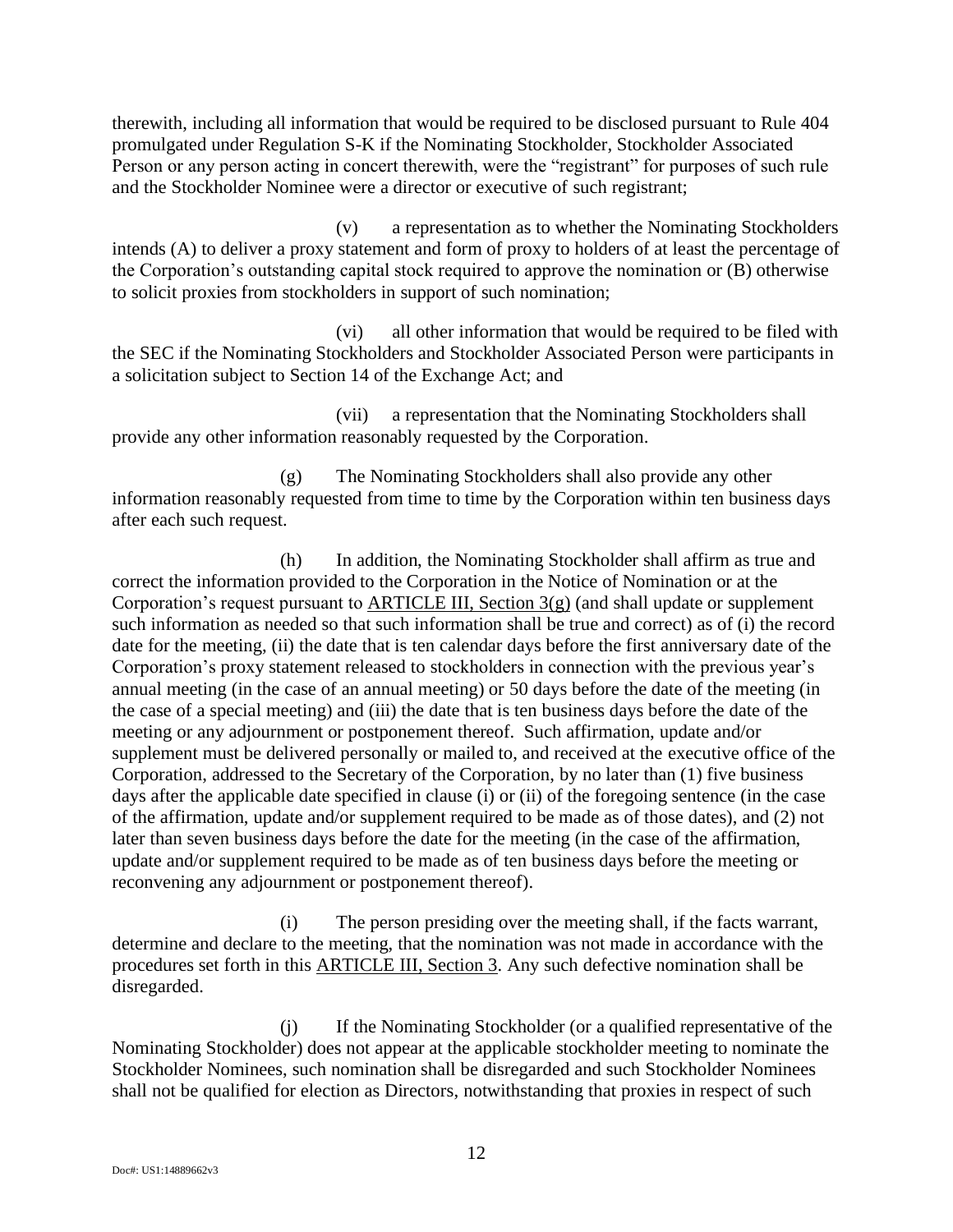vote may have been received by the Corporation. For purposes of this [ARTICLE III, Section 3,](#page-9-0) to be considered a qualified representative of the Nominating Stockholder, a person must be a duly authorized officer, manager or partner of such Nominating Stockholder or must be authorized by a writing executed by such Nominating Stockholder or an electronic transmission delivered by such Nominating Stockholder to act for such Nominating Stockholder as proxy at the meeting of stockholders and such person must produce such writing or electronic transmission, or a reliable reproduction of the writing or electronic transmission, at the meeting of stockholders.

<span id="page-12-0"></span> $(k)$  Nothing in this [ARTICLE III, Section 3](#page-9-0) shall be deemed to affect any rights of the holders of any series of preferred stock of the Corporation pursuant to any applicable provision of the Certificate of Incorporation.

<span id="page-12-1"></span>Section 4 **Nominee Qualifications.** To be eligible to be a nominee for election or reelection as a director, the nominee must deliver (in accordance with the time periods prescribed for delivery of a Notice of Nomination under [ARTICLE III, Section 3](#page-9-0) (in the case of a Stockholder Nominee) or in accordance with any time periods required from time to time by any policy of the Board or Corporation generally applicable to all Directors (in the case of a person nominated by or at the direction of the Board or any committee thereof)) to the Secretary of the Corporation at the executive office of the Corporation (a) a completed and signed written questionnaire (in the form provided by the Secretary upon written request) with respect to the background and qualification of such person and the background of any other person or entity on whose behalf the nomination is being made, (b) information as necessary to permit the Board to determine if each such nominee (i) is independent under applicable listing standards, any applicable rules of the SEC and any publicly disclosed standards used by the Board in determining and disclosing the independence of the directors, (ii) is not or has not been, within the past three years, an officer or director of a competitor, as defined in Section 8 of the Clayton Antitrust Act of 1914, as amended, or (iii) is not a named subject of a pending criminal proceeding (excluding traffic violations and other minor offenses) or has been convicted in a criminal proceeding within the past ten years, (c) a written representation and agreement (in the form provided by the Secretary of the Corporation upon written request) that such person (i) is not and will not become a party to (A) any agreement, arrangement or understanding with, and has not given any commitment or assurance to, any person or entity as to how such person will act or vote as a Director on any issue or question (a "Voting Commitment") that has not been disclosed to the Corporation or (B) any Voting Commitment that could limit or interfere with such person's ability to comply with such person's fiduciary duties as a Director under applicable law, (ii) is not and will not become a party to any agreement, arrangement or understanding with any person or entity other than the Corporation with respect to any direct or indirect compensation, reimbursement or indemnification in connection with service or action as a director that has not been disclosed to the Corporation, (iii) will comply with all applicable publicly disclosed corporate governance, conflict of interest, confidentiality and stock ownership and trading and other policies and guidelines of the Corporation that are applicable to directors and (iv) currently intends to serve as a director for the full term for which he or she is standing for election and (d) such person's written consent to being named as a nominee for election of a Director and to serving as a Director if elected; provided, however, that notwithstanding anything in these By-laws to the contrary, unless the Stockholders Agreement provides otherwise (as long as such agreement is in effect), the provisions of this [ARTICLE III,](#page-8-0) [Section 4](#page-12-1) shall not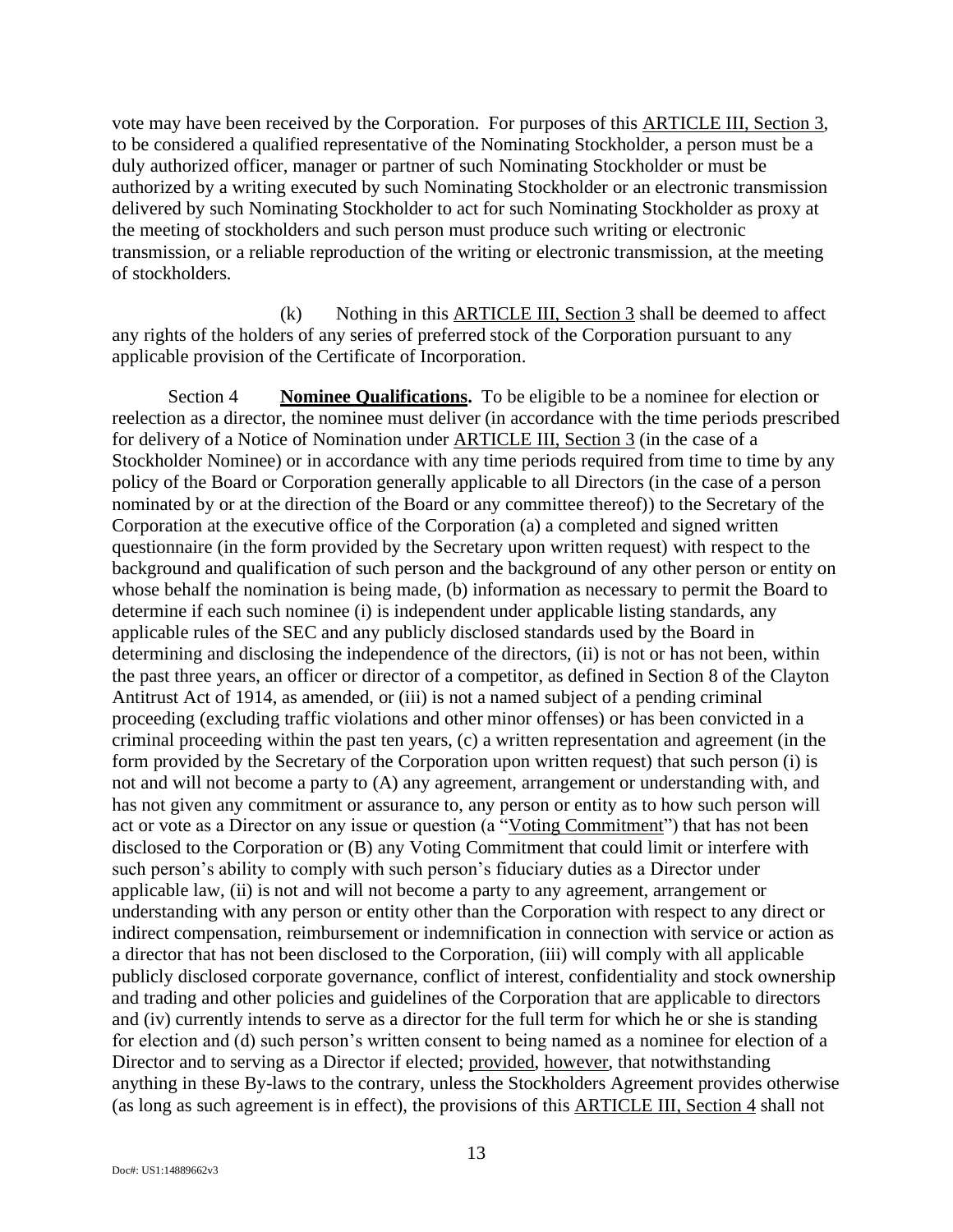apply to any Director nominated by the Stockholders (as such term is defined in the Stockholders Agreement) pursuant to the terms of the Stockholders Agreement.

Section 5 **Vacancies**. Any vacancy occurring on the Board shall be filled in the manner prescribed in the Certificate of Incorporation.

Section 6 **Regular Meetings.** Regular meetings of the Board shall be held at such dates, times and places as may be designated by the Chair of the Board or a majority of the members of the Board then in office. Notice of regular meetings need not be given if the date, times and places thereof are fixed by resolution of the Board.

Section 7 **Special Meetings.** Special meetings of the Board may be called by or at the request of the Chair of the Board, the Chief Executive Officer or a majority of the members of the Board then in office. The person or persons calling a special meeting of the Board may fix a place and time within or without the State of Delaware for holding such meeting.

Section 8 **Notice.** Notice of any regular meeting or special meeting shall be given to each director, either orally, by facsimile or other means of electronic communication or by hand delivery, addressed to each director at his or her address as it appears on the records of the Corporation. If notice be by facsimile or other means of electronic communication, such notice shall be deemed to be adequately delivered when the notice is transmitted at least 24 hours before such meeting. If by telephone or by hand delivery, the notice shall be given at least 24 hours prior to the time set for the meeting. Neither the business to be transacted at, nor the purpose of, any regular or special meeting of the Board need be specified in the notice of such meeting.

Section 9 **Waiver of Notice**. Whenever the giving of any notice to directors is required by applicable law, the Certificate of Incorporation or these By-laws, a written waiver signed by the director, or a waiver by electronic transmission by such director, whether before or after such notice is required, shall be deemed equivalent to notice. Attendance by a director at a meeting shall constitute a waiver of notice of such meeting except when the director attends a meeting for the express purpose of objecting, at the beginning of the meeting, to the transaction of any business on the ground that the meeting was not lawfully called or convened. Neither the business to be transacted at, nor the purpose of, any regular or special Board or Directors or committee meeting need be specified in any waiver of notice.

Section 10 **Organization**. At each meeting of the Board, the Chair or, in his or her absence, another Director selected by the Board shall preside. The Secretary shall act as secretary at each meeting of the Board. If the Secretary is absent from any meeting of the Board, the person presiding at the meeting may appoint any person to act as secretary of the meeting.

Section 11 **Quorum.** At all meetings of the Board, a majority of the total number of directors then in office shall constitute a quorum for the transaction of business; provided, however, that in no case shall a quorum consist of less than one-third of the total number of directors that the Corporation would have if there were no vacancies on the Board or unfilled newly-created directorships.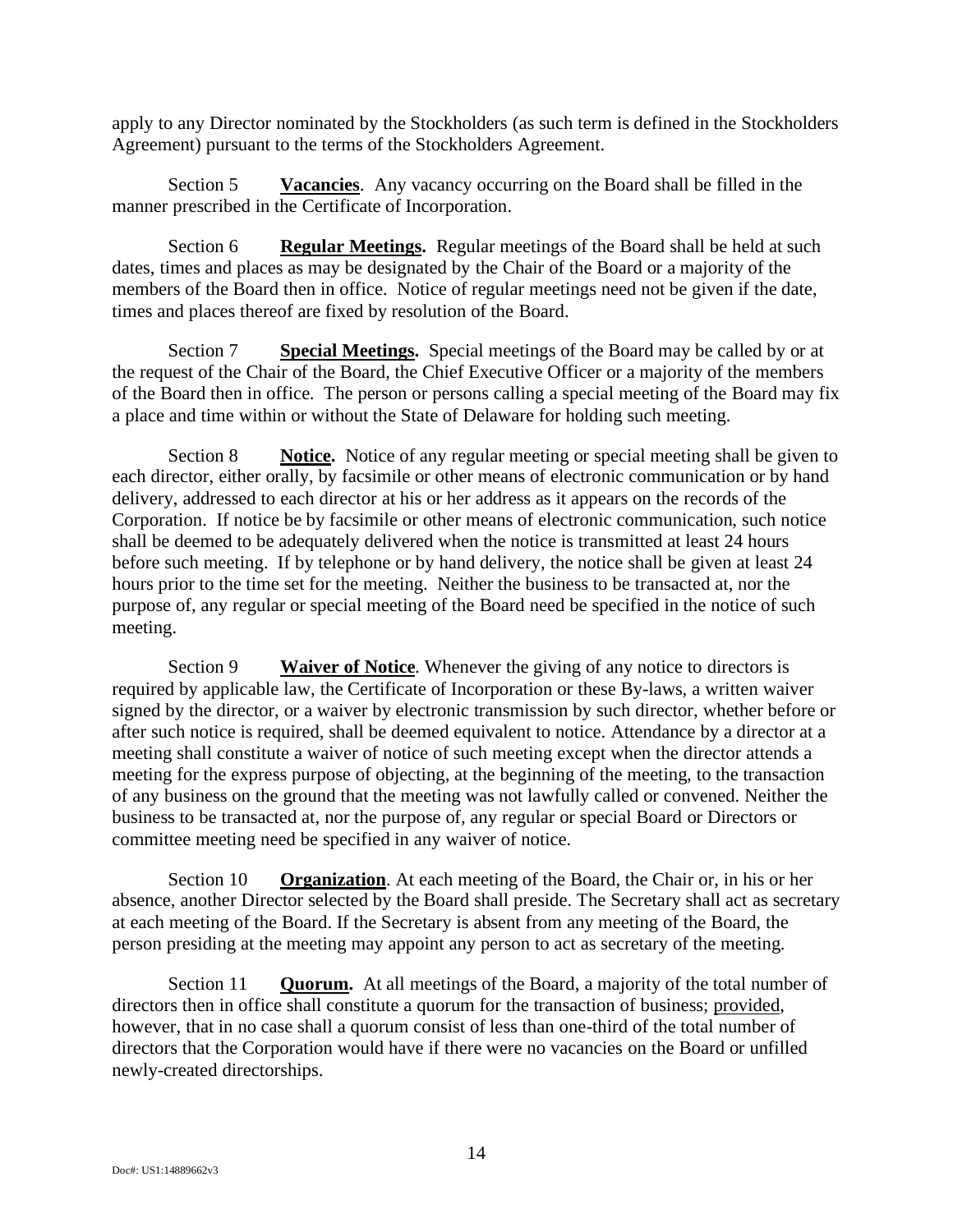Section 12 **Adjourned Meetings**. A majority of the directors present at any meeting of the Board, including an adjourned meeting, whether or not a quorum is present, may adjourn and reconvene such meeting to another time and place. Notice of any adjourned meeting of the Board shall be given to each director whether or not present at the time of the adjournment; provided, however, that notice of the adjourned meeting need not be given if (a) the adjournment is for 24 hours or less and (b) the time, place, if any, and means of remote communication, if any, are announced at the meeting at which the adjournment is taken. Any business may be transacted at an adjourned meeting that might have been transacted at the meeting as originally called.

Section 13 **Action by Majority Vote**. Except as otherwise expressly required by these By-laws or the Certificate of Incorporation, and subject to the terms of the Stockholders Agreement (as long as such agreement is in effect), the vote of a majority of the directors present at a meeting at which a quorum is present shall be the act of the Board.

Section 14 **Action Without Meeting.** Any action required or permitted to be taken at any meeting of the Board or of any committee thereof may be taken without a meeting if all members of the Board or such committee, as the case may be, consent thereto in writing or by electronic communication and such written consent or consents and copies of such communication or communications are filed with the minutes of proceedings of the Board or committee.

Section 15 **Action by Conference Telephone.** Members of the Board or any committee thereof may participate in a meeting of such Board or committee by means of a conference telephone or other communications equipment by means of which all persons participating in the meeting can hear each other at the same time, and such participation in a meeting shall constitute presence in person at such meeting.

<span id="page-14-0"></span>Section 16 **Committees.** The provisions of this [ARTICLE III,](#page-8-0) [Section 16](#page-14-0) are subject in all respects to the terms of the Stockholders Agreement (as long as such agreement is in effect). The Board may from time to time designate one or more committees of the Board in accordance with Section 141(c) of the DGCL. Unless the Board provides otherwise, at all meetings of such committee, a majority of the then authorized number of members of the committee shall constitute a quorum for the transaction of business, and the vote of a majority of the members of the committee present at any meeting at which there is a quorum shall be the act of the committee. Each committee shall keep regular minutes of its meetings. Unless the Board provides otherwise, each committee designated by the Board may make, alter and repeal rules and procedures for the conduct of its business. In the absence of such rules and procedures each committee shall conduct its business in the same manner as the Board conducts its business pursuant to this ARTICLE III.

Section 17 **Chair of the Board.** The Corporation may have, at the discretion of the Board, a Chair of the Board who shall be elected by the Board from their own numbers and shall preside as Chair at all meetings of the stockholders and of the Board. The Chair shall have such other powers and duties as provided in these By-laws and as the Board may from time to time prescribe.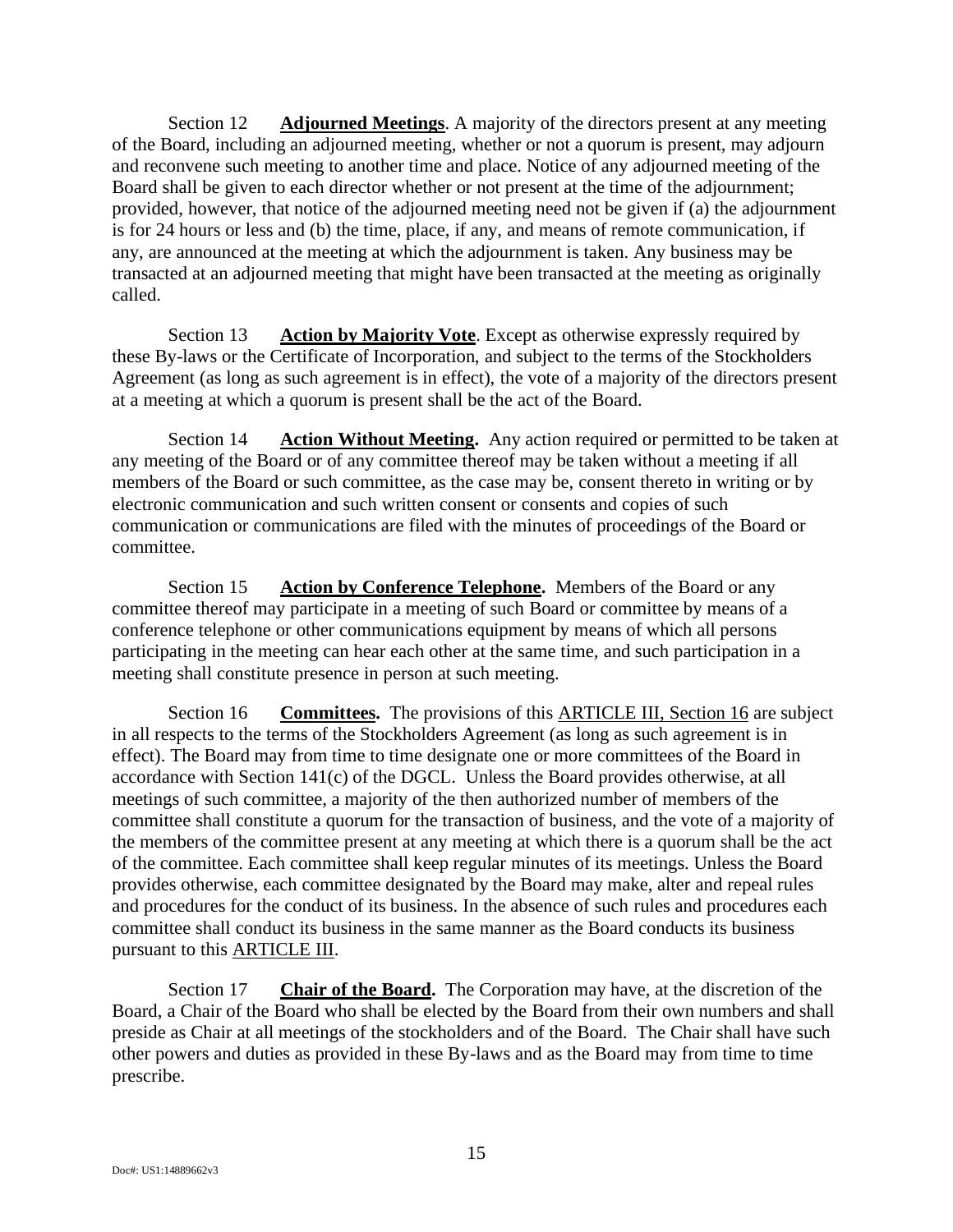# **ARTICLE IV**

### **OFFICERS**

Section 1 **Positions; Election.** The elected officers of the Corporation shall be chosen by the Board and may include a Chief Executive Officer, a President, a Chief Financial Officer, and a Secretary, all of whom shall be elected by the Board. All officers elected by the Board shall each have such powers and duties as generally pertain to their respective offices, subject to the specific provisions of this **ARTICLE IV**. Such officers shall also have such powers and duties as from time to time may be conferred by the Board or by any committee thereof. In addition, the Board or any committee thereof may from time to time elect, or the Chief Executive Officer may appoint, such other officers (including one or more Vice Presidents, Assistant Secretaries, Treasurers and Controllers) and such agents, as may be necessary or desirable for the conduct of the business of the Corporation. Any number of offices may be held by the same person. Such other officers and agents shall have such duties and shall hold their offices for such terms as shall be provided in these By-Laws or as may be prescribed by the Board or such committee or by the Chief Executive Officer, as the case may be.

Section 2 **Term of Office; Resignation; Removal.** Each officer of the Corporation shall hold office until such officer's successor is elected by the Board or until such officer's earlier death, resignation or removal. Any officer may resign at any time upon written notice to the Corporation. Such resignation shall take effect at the time of receipt of such notice or at such later time, or at such later time determined upon the happening of an event, as is therein specified. The resignation of an officer shall be without prejudice to the contract rights of the Corporation, if any. Any officer may be removed at any time with or without cause by the Board. Any vacancy occurring in any office of the Corporation may be filled by the Board. The election or appointment of an officer shall not of itself create contract rights.

Section 3 **Chief Executive Officer.** The Chief Executive Officer shall have general supervision over the business of the Corporation and other duties incident to the office of Chief Executive Officer, and any other duties as may from time to time be assigned to the Chief Executive Officer by the Board and subject to the control of the Board in each case.

Section 4 **President.** The President shall act in a general executive capacity and shall assist the Chief Executive Officer in the administration and operation of the Corporation's business and general supervision of its policies and affairs and shall, in general, perform all duties incident to the office of President of a corporation and such other duties as may from time to time be assigned to the President by the Board or the Chief Executive Officer.

Section 5 **Chief Financial Officer.** The Chief Financial Officer shall act in an executive financial capacity. The Chief Financial Officer shall assist the Chief Executive Officer and the President in the general supervision of the Corporation's financial policies and affairs. The Chief Financial Officer shall, in general, perform all duties incident to the office of Chief Financial Officer of a corporation and such other duties as may from time to time be assigned to the Chief Financial Officer by the Board or the Chief Executive Officer.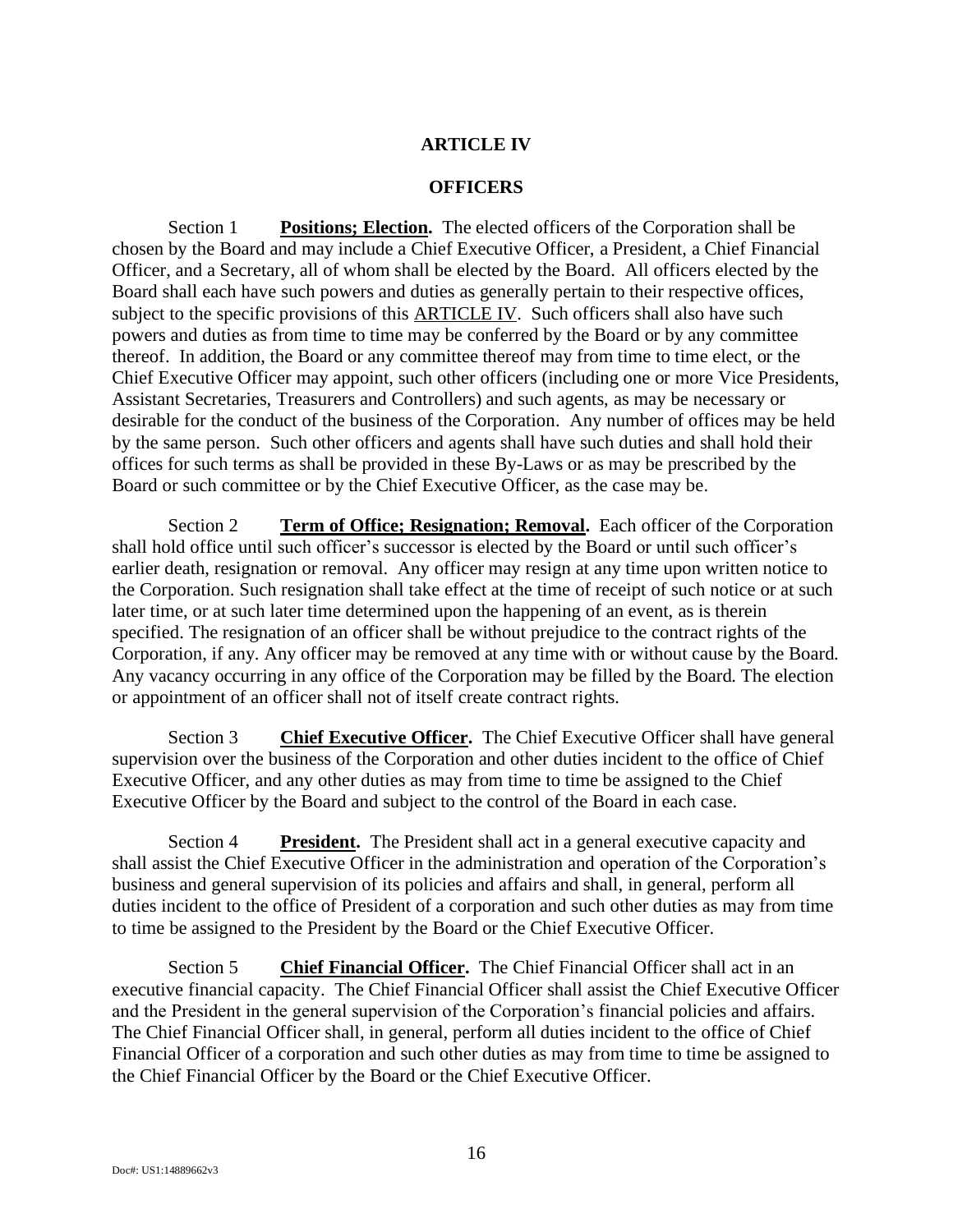Section 6 **Secretary.** The Secretary shall record all the proceedings of the meetings of the Board and of the stockholders in a book to be kept for that purpose and perform like duties for committees of the Board, when required. The Secretary shall give, or cause to be given, notice of all special meetings of the Board and all meetings of the stockholders and, in general, perform all duties incident to the office of secretary of a corporation and such other duties as may from time to time be assigned to the Secretary by the Board or the Chief Executive Officer.

Section 7 **Actions with Respect to Securities of Other Entities**. All stock and other securities of other entities owned or held by the Corporation for itself, or for other parties in any capacity, shall be voted (including by written consent), and all proxies with respect thereto shall be executed, by the person or persons authorized to do so by resolution of the Board or, in the absence of such authorization, by the Chief Executive Officer, the President, the Chief Operating Officer, the Chief Financial Officer, the Secretary or the Treasurer. The authority granted herein may be exercised either by such person directly or by any other person authorized to do so by proxy or power of attorney duly executed by the person having such authority.

### **ARTICLE V**

#### **CERTIFICATES OF STOCK**

Section 1 **Certificates Representing Shares.** The shares of stock of the Corporation shall be represented by certificates, provided that the Board may provide by resolution or resolutions that some or all of any or all classes or series of its stock shall be uncertificated shares. If shares are represented by certificates (if any) such certificates shall be in the form approved by the Board. Every holder of stock represented by certificates shall be entitled to have a certificate signed by, or in the name of, the Corporation by any two authorized officers of the Corporation. Any or all such signatures may be facsimiles. Although any officer, transfer agent or registrar whose manual or facsimile signature is affixed to such a certificate ceases to be such officer, transfer agent or registrar before such certificate has been issued, it may nevertheless be issued by the Corporation with the same effect as if such officer, transfer agent or registrar were still such at the date of its issue.

Section 2 **Transfer and Registry Agents**. The Corporation may from time to time maintain one or more transfer offices or agents and registry offices or agents at such place or places as may be determined from time to time by the Board.

Section 3 **Lost, Stolen or Destroyed Certificates**. The Corporation may issue a new certificate of stock in the place of any certificate theretofore issued by it, alleged to have been lost, stolen or destroyed, and the Corporation may require the owner of the lost, stolen or destroyed certificate or his legal representative to give the Corporation a bond sufficient to indemnify it against any claim that may be made against it on account of the alleged loss, theft or destruction of any such certificate or the issuance of such new certificate.